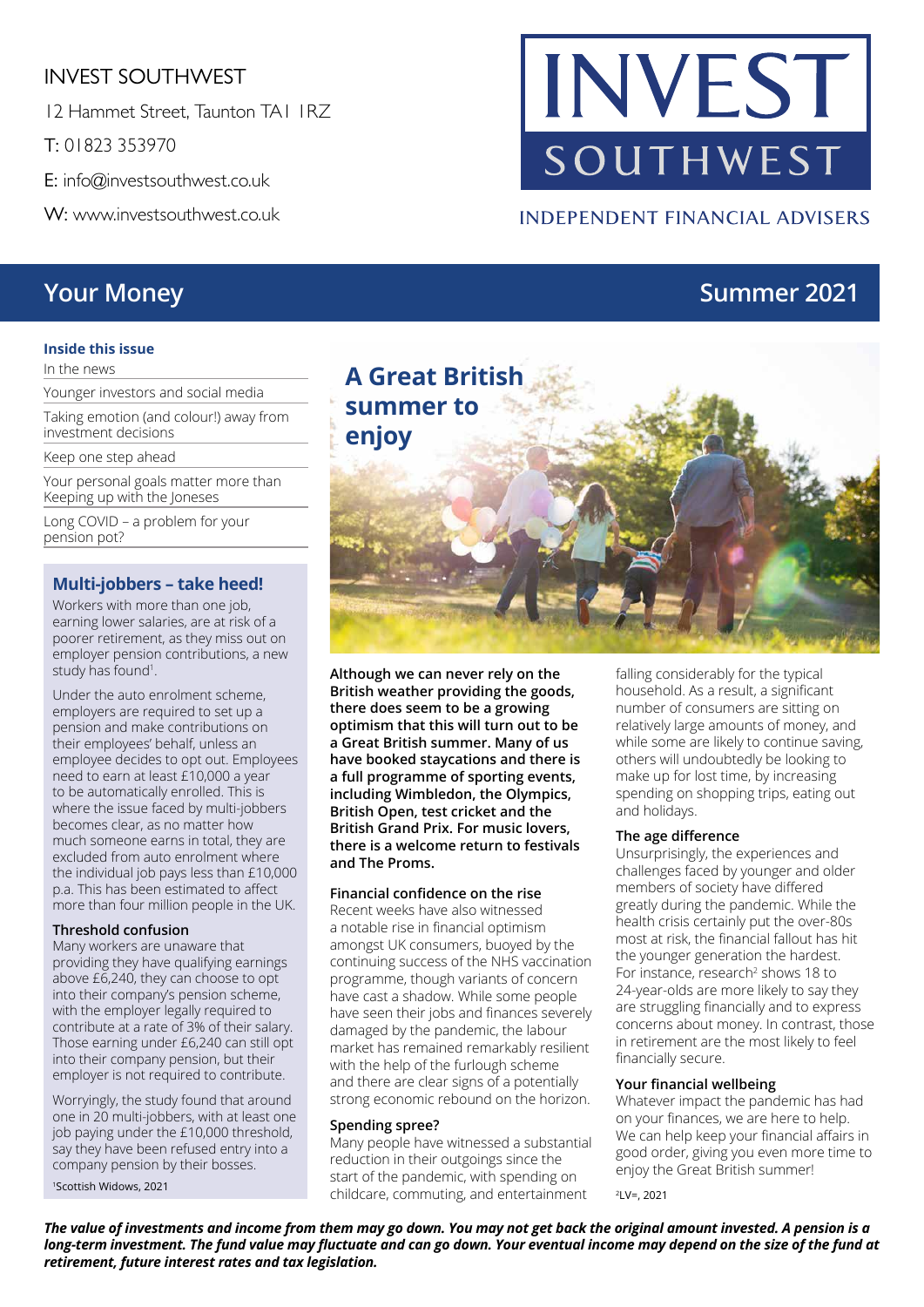

#### **Be wary of that holiday selfie**

Now that many of us are able to make travel plans, remember to think twice before posting a holiday selfie on social media. Your insurer may consider this as telling people that you are away from home, leaving your property unoccupied and as a result, potentially invalidating or compromising your insurance cover. Unfortunately, more and more criminals are using social media posts to identify when a property might be empty.

#### **Sustainable funds – a new record**

Data from industry tracker Morningstar shows that 2021 started with continued European interest in sustainable funds, attracting all-time high inflows of €120bn in Q1, 18% higher than the previous quarter. Climate funds proved to be top of the preferred list, with six of them featuring in the top 10. The number of sustainable funds available continues to grow; 111 new sustainable funds launched in Q1.

#### **Jabbed population are financially optimistic**

Those who have already received their COVID-19 vaccination are reported to be more optimistic about their finances than those who are yet to have their jab<sup>3</sup>. As well as giving people a feeling that the worst of the pandemic may be over, the jab also seems to be providing people with financial optimism about both investing and their own financial position. Nearly half (48%) of those who have had the vaccine believe now is a good time to invest, compared to 39% who have not yet received the jab.

3Aegon, 2021



#### **The Financial Conduct Authority (FCA) is concerned about how much influence social media could be having on younger investors, who could unknowingly be taking on significant financial risks.**

According to the FCA, this younger, more diverse group of investors is highly reliant on social media platforms such as Instagram, YouTube, and TikTok for investment tips and advice, but they tend to lack the knowledge and understanding required to make informed choices.

#### **A mismatch of confidence and resilience**

The FCA expressed concerns that these investors are confidently investing in riskier products despite a '*striking*' lack of awareness of any associated risk. Shockingly, 45% did not associate '*losing some money*' as a potential risk.

This group also shows low levels of financial resilience, with the findings showing that a significant loss could have a fundamental impact on the lifestyles of 59% of inexperienced investors.

#### **Five questions to ask yourself**

A digital disruption campaign has been launched by the FCA to raise awareness of the risks, prompting people to ask themselves five questions:

- 1. Am I comfortable with the level of risk?
- 2. Do I fully understand the investment being offered to me?
- 3. Am I protected if things go wrong?
- 4. Are my investments regulated?
- 5. Should I get financial advice?

#### **Take care of your financial future** Its pays to take advice - we can help develop an investment plan suited to your long-term goals and risk profile.

*The value of investments and income from them may go down. You may not get back the original amount invested. A pension is a long-term investment. The fund value may fluctuate and can go down. Your eventual income may depend on the size of the fund at retirement, future interest rates and tax legislation.*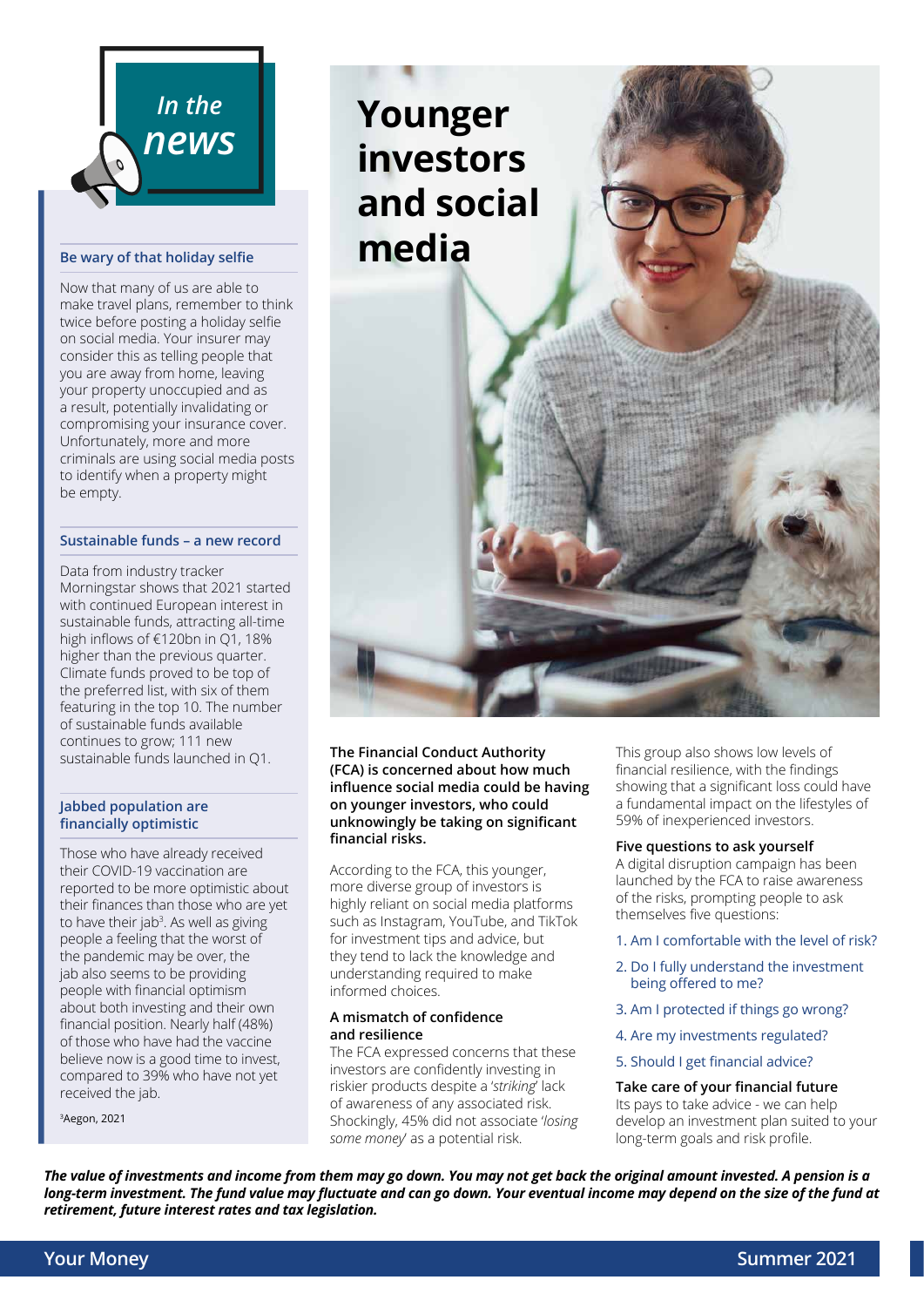## **Taking emotion (and colour!) away from investment decisions**

**It is fascinating to consider the psychology of investing. There are many behavioural traps that investors could find themselves falling into during times of market volatility, when knee jerk reactions can take hold.** 

One example being '*the anchoring trap*', which is where investors rely too much on their perceptions of an investment, which could be totally incorrect, rather than being flexible in their thinking and responsive to new data.

Separating emotions from market reaction and investment selection is a whole different challenge. It can be hard to manage our impulses when we see markets fluctuate and we can easily underestimate the risks associated with investments. These are just a couple of reasons why investors sometimes make poor decisions based on emotion, which can result in financial loss.

#### **Red flag to a bull**

Another added complication has been highlighted by an interesting new study4



which shows that if financial information is presented in red, it tends to make people more pessimistic about the market than presenting the same facts in blue or black. It seems that using the colour red to represent financial data, influences individuals' risk preferences, expectations of future stock returns and trading decisions. Such effects are not present in those who are colour blind and are muted in China, where red represents prosperity.

Assistant Professor of Finance at the University of Kansas, William Bazley, who

undertook the research, commented on the findings, *"The use of colour could lead to investors avoiding the platform or delaying important financial decisions, which could have deleterious long-term consequences. In Western cultures, conditioning of red colour and experiences start in early schooling as students receive feedback regarding academic errors in red. Red is associated with alarms and stop signs that convey danger and command enhanced attention."*

#### **Good behaviour**

The good news is that having your finances and portfolio managed for you is one effective way you can avoid these potential behavioural pitfalls. You can rely on us to make informed, consistent investment decisions, not based on emotion but on a robust, objective and disciplined process. We take the time to understand your objectives, apply a rigorous process and advise you on the strategies and products most appropriate for you.

4The University of Kansas, 2021

## **Keep one step ahead**

**Nearly a third of homeowners (31%) have said they would only consider purchasing protection insurance if they fell ill5 – which defeats the point as it's already too late by then.**

Other triggers for taking out protection include having an accident (24%) or a change in employment status (25%). A further 22% say there is no circumstance that would make them consider purchasing a protection product.

#### **Other reasons given include:**

- Not thinking they need it (28%)
- Believing it to be too expensive (25%)
- Not being able to afford it (22%).

#### **No regrets**

Unfortunately, once people experience a change in their circumstances, it is often too late to protect themselves.

Protection policies rarely offer backdated cover, meaning that homeowners could find themselves in unnecessary financial difficulty as they try to meet their mortgage, bills and other essential payments.

Many of those questioned said they wish they had better understood the true value of protection, with one in seven people (14%) regretting not having financial protection in place that would have supported their mortgage payments in the past.

#### **Get ahead**

We can help explain the implications of having no protection insurance for you and your family, and advise you on suitable and cost-effective products to protect you financially – before it's too late.

5MetLife, 2021

#### **A word of advice…**

**Addressing the raft of amateur investors who started trading during the pandemic, renowned investor and US business tycoon Warren Buffett said at an annual shareholder meeting in May,** *"I do not think the average person can pick stocks."* **This is not the first time he has imparted pearls of wisdom over the years!** *"Rule No. 1: Never lose money. Rule No. 2: Never forget rule No.1"* **and** *"If you aren't thinking about owning a stock for 10 years, don't even think about owning it for 10 minutes."*



*The value of investments and income from them may go down. You may not get back the original amount invested. A pension is a long-term investment. The fund value may fluctuate and can go down. Your eventual income may depend on the size of the fund at retirement, future interest rates and tax legislation.*